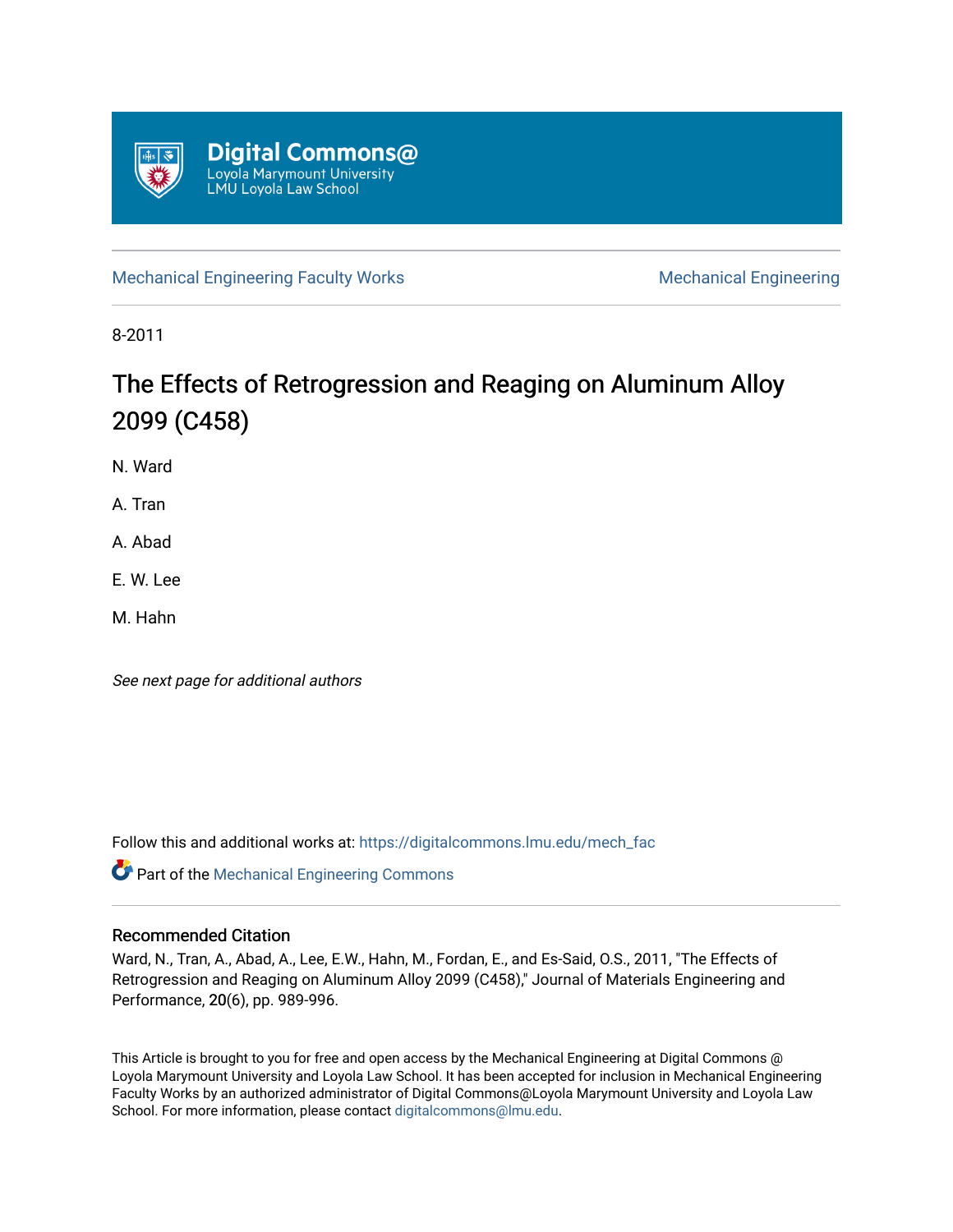# Authors

N. Ward, A. Tran, A. Abad, E. W. Lee, M. Hahn, E. Fordan, and Omar S. Es-Said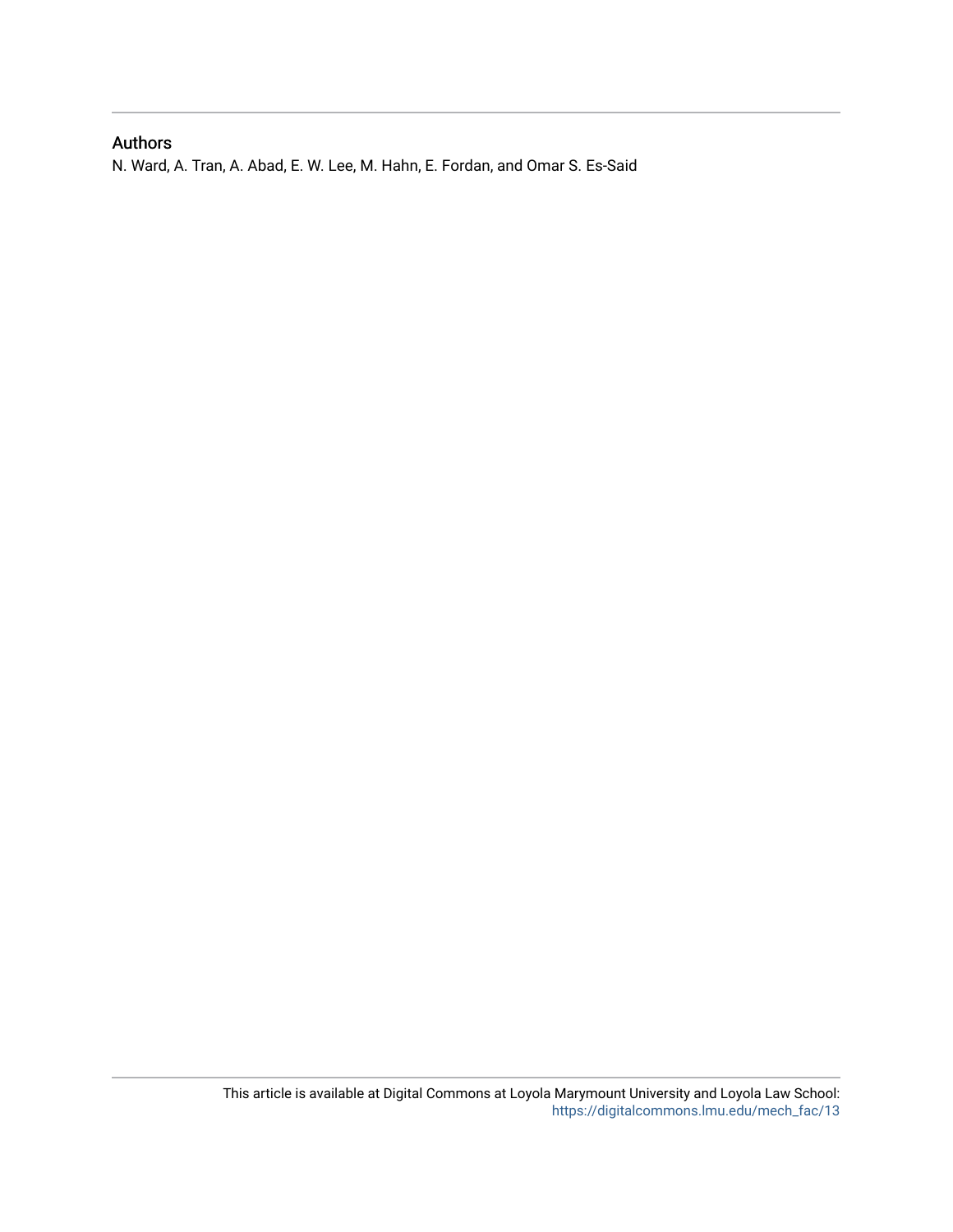# The Effects of Retrogression and Reaging on Aluminum Alloy 2099 (C458)

N. Ward, A. Tran, A. Abad, E.W. Lee, M. Hahn, E. Fordan, and O.S. Es-Said

(Submitted April 22, 2010; in revised form July 24, 2010)

The objective of this study was to investigate the feasibility of performing retrogression and reaging (RRA) heat treatments on 2099 aluminum-lithium alloy. The retrogression temperatures were 200-250 °C and retrogression times were 5-60 min. Half of the samples were exposed to a salt fog environment. Interestingly, the samples exposed to salt spray had consistently higher mechanical tensile properties than those which were not exposed.

Keywords aluminum-lithium alloys, heat treatable aluminum alloys, retrogression and reaging

# 1. Introduction

Aluminum-lithium alloys were developed for the aircraft industry with the intention of reducing weight thus allowing increased payload and fuel efficiency. It started in late 1950s with alloy 2020 being used in aircraft structures to the early 1990s with 2195 being used for the space shuttle external tank. Al 2099 today has many applications in aerospace. 2099 is used in all applications from structures and plating to cryogenic containers. Age-hardenable alloys that are peak aged to the T6 or T8 temper possess the highest strength. For the 7xxx series aluminum alloys, when they are peak aged, they are highly susceptible to stress corrosion cracking (SCC) which can lead to premature failure. One way to remedy this problem is to over age the material to a T7 temper but this causes the aluminum alloy to lose 10-17% of its strength. A solution to this problem is retrogression and reaging (RRA). In general, RRA is applied as a method to extend the service life of aging aircrafts. RRA is recommended for use in components that are life limited by corrosion due to decreasing fatigue strength and tensile properties (Ref [1-8\)](#page-8-0).

Retrogression and reaging (RRA) is a heat treatment process that was developed to allow aluminum alloys to display T7 corrosion resistance with T6 strength. This process has proven successful with 7xxxx series aluminum alloys but was not tested with aluminum-lithium alloys. The heat treatment process of RRA involves a material being heated to a high temperature just below the solvus line for a short period of time. This step of the process is called retrogression. The material is then reaged back to its peak strength to provide high strength and SCC resistance. It was reported that retrogression is

N. Ward, A. Tran, and O.S. Es-Said, Mechanical Engineering Department, Loyola Marymount University, Los Angeles, CA 90045- 8145; E.W. Lee, Naval Air Systems Command, Naval Air Warfare, Patuxent River, MD 20670-1908; and A. Abad, M. Hahn, and E. Fordan, Northrop Grumman Air Combat Systems, El Segundo, CA 90045. Contact e-mail: oessaid@lmu.edu.

essentially a grain boundary precipitate coarsening treatment (Ref [9](#page-9-0)).

Talianker and Cina (Ref [3\)](#page-8-0) indicated that the presence of dislocations is the primary factor in determining susceptibility of alloys to SCC rather than the precipitate structure. The beneficial effects of RRA are due to the disappearance of these dislocations. While studying the microstructures, T6, and RRA conditions of 7xxx series aluminum, it was found that the only differences were the size and size distribution of matrix participate, and coarsening of grain boundary precipitates in the RRA condition.

Romios et al. (Ref [10\)](#page-9-0) subjected T8 samples to a T6 twostep aging heat treatment process. This study was aimed to develop T6 aging treatments that were capable of achieving strength and ductility comparable to that of an alloy in the T861 (stretched prior to aging) condition. Parts heat treated to a T6 temper had strength and ductility comparable to the T8 temper but without stretching before aging. Samples were aged at low temperatures to nucleate particles. Then they were further aged at a second temperature above the first temperature to grow these particles until a desired strength was reached. The tensile and yield strengths had increased up to 99% of the T861 condition (Ref [10\)](#page-9-0). A similar T6 two-step heat treatment process was utilized in this study.

The objective of this research was to determine the effects of RRA on the stress corrosion resistance of Al 2099 (C458) as well as to determine the optimal combination of retrogression time and temperature to maximize mechanical properties and minimize susceptibility to SCC. The effectiveness of the RRA process was measured by comparing the mechanical properties of the RRA samples to the as-received samples in the T8 temper. Half of the samples were exposed to a salt spray to simulate a corrosive environment; the other half were not exposed. All the RRA samples were compared to the two-step heat-treated T6 temper (Ref [10\)](#page-9-0) and the as-received T8 temper to examine how the RRA treatment maintained the peak strength and SCC resistance properties.

# 2. Experimental Procedure

The alloys were retrogressed at 200, 220, 240, 250, and 260 -C for 5 min, 10 min, 20 min, 40 min, and 1 h. They were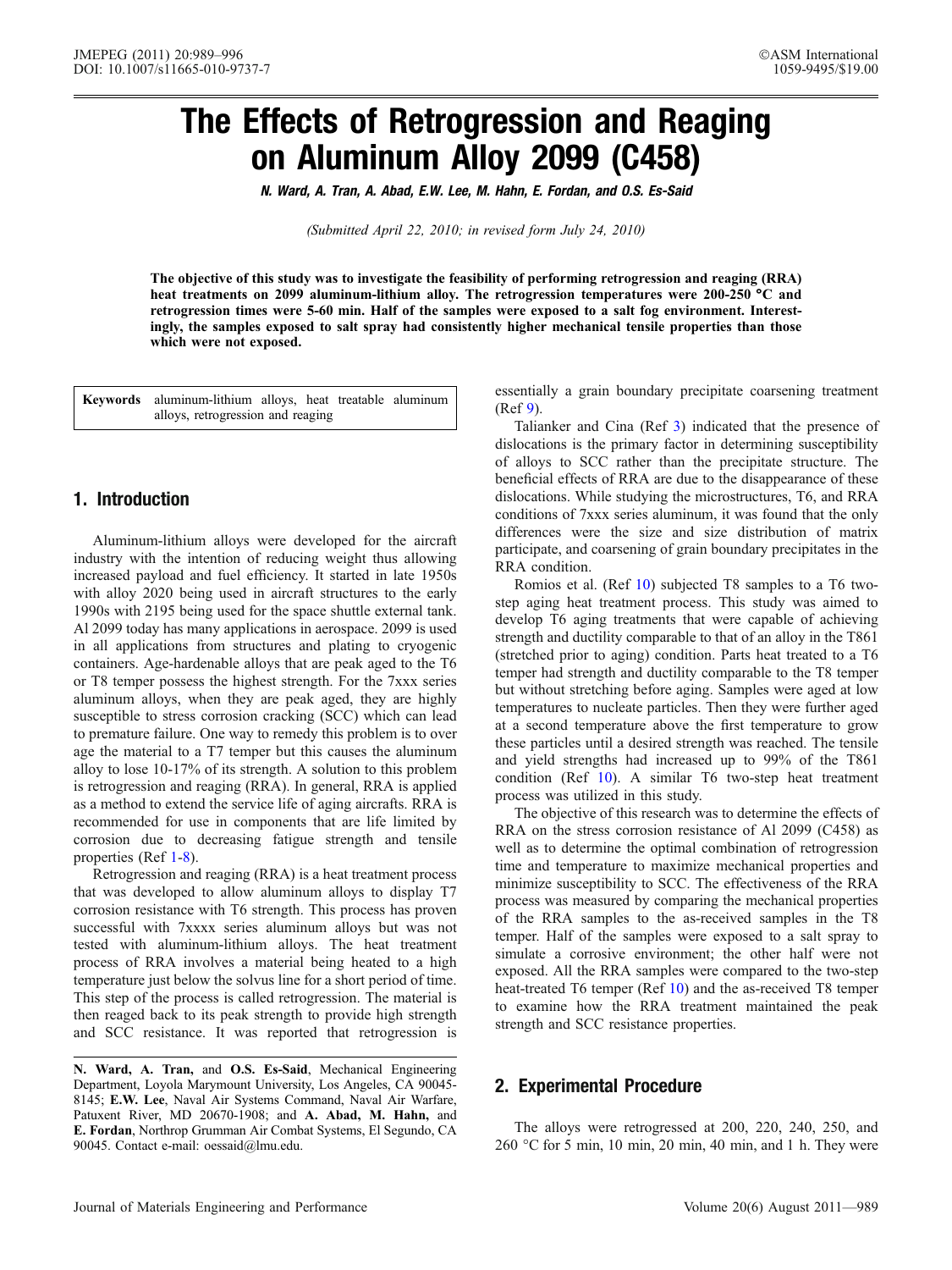<span id="page-3-0"></span>then reaged at 120  $\degree$ C for 12 h for the first step and reaged at 180 °C for 16 h in the second step in process 1. In process 2, they were reaged at 120  $\degree$ C for 12 h for the first step and then reaged at  $180$  °C for 24 h.

The nominal chemical composition of Al 2099 (C458) is shown in Table 1. The alloy was received as 0.91 m  $(3 \text{ ft}) \times$ 1.22 m  $(4 \text{ ft}) \times 0.013 \text{ m}$   $(0.5 \text{ in.})$  plates in the T8 temper. Venema and Rioja (Ref [11](#page-9-0)) showed that the 2099 (previously AF/C458) alloy in the T8 condition exhibits ultimate strengths between 503 MPa (73 ksi) and 524 MPa (76 ksi), yield strengths between 420 MPa (61 ksi) and 490 MPa (71 ksi) with a percent elongations between 7.4 and 8.8%. The orientation relevant to this study is the longitudinal direction with ultimate strength of 524 MPa (76 ksi), yield strength of 490 MPa (71 ksi) and 10.7% elongation. The ultimate and yield strengths, and percent elongation in the as-received condition with and without salt spray are shown in Table 2 and [3](#page-4-0).

#### 2.1 Retrogression

Retrogression was conducted using a salt bath furnace and an oil bath furnace between  $5-60$  min and  $200-250$  °C. Following retrogression, and before reaging, the samples were naturally aged for 24 h. All retrogression treatments were performed in an oil bath. Initially a salt bath was used; however, the salt residue took longer time to remove before tensile testing. A Blue M Magni oil bath (Model: MW-1155C-2) was used for the oil bath, and a McEnglevan Speedy Melt Salt bath furnace (Model: P812) was used for the salt bath retrogression treatments.

Table 1 Chemical composition of alloying elements in Al 2099 (C458), Lot No. 596050

| Chemical composition of Al 2099 (C458) |      |      |      |      |      |      |      |
|----------------------------------------|------|------|------|------|------|------|------|
| Alloying<br>element                    | Cu   | Li   | Zn   | Mg   | Zr   | Тi   | Mn   |
| $wt. \%$                               | 2.58 | 1.73 | 0.60 | 0.26 | 0.09 | 0.01 | 0.25 |

2.2 Reaging

A two-step heat treatment process was performed to bring the 2099 aluminum at T6 temper to a T8 type strength and ductility without the 6% stretch used to achieve the T8 temper (Ref [10\)](#page-9-0). In this study, two different reaging processes were conducted. Process one had a first stage at  $120^{\circ}$ C for  $12$  h, and the second stage took place at 180 °C for 16 h. Process 2 had a first stage at 120  $^{\circ}$ C for 12 h and the second stage took place at 180 °C for 24 h (Table [4\)](#page-4-0).

#### 2.3 Salt Fog Test

After the reaging process, the samples were exposed to a salt fog test. Half the samples were exposed and half the samples were not. Salt fog testing exposure was performed in accor-dance with ASTM B 117 (Ref [12\)](#page-9-0).

#### 2.4 Mechanical Properties

Following the retrogression, the remaining oil or salt residues was removed by grinding with silicon carbide (grit 180) paper or by wiping any loose residue off. Tensile specimens were prepared and tested in accordance with ASTM standard E8. The tensile samples were rectangular plate specimens, with 203.2 mm (8.0 in.) total length, 50.8-mm (2.0 in.) gage length, 12.7-mm (0.5 in.) width, 57.15-mm (2.25 in.) length of reduced section and 12.7-mm (0.5 in.) radius of fillet. The thickness of the samples was reduced to 6.35 mm (0.25 in.). The grips had 50.8-mm (2.0 in.) length, and 19.05-mm (0.75 in.) width. Specimens were machined using standard milling machines and a CNC machine. Tensile test were performed on an Instron 4505 test frame at a constant cross head speed of 1.27 mm/min (0.05 in./min). All RRA samples were tested in duplicates. Only in the as-received condition, more than two samples were tested.

### 3. Results and Discussion

On observing the data, a few trends can be seen. The first observation is that the samples that were exposed to a salt environment showed better tensile strength results as compared

Table 2 2099 T8 as-received properties (no salt spray exposure)

|                                                                  |                                   | 2099 T8 as-received properties (no RRA) |                               |  |
|------------------------------------------------------------------|-----------------------------------|-----------------------------------------|-------------------------------|--|
|                                                                  | $\sigma_{\text{ult}}$ , MPa (ksi) | $\sigma_{\text{yield}}$ , MPa (ksi)     | Percent elongation            |  |
| Sample 1                                                         | 546.8 (79.3)                      | 495.8 (71.9)                            | 10.2                          |  |
| Sample 2                                                         | 531.6 (77.1)                      | 468.9(68.0)                             | 9.8                           |  |
| Sample 3                                                         | 531.6 (77.1)                      | 483.3 (70.1)                            | Broke outside the gage length |  |
| As-received T8 (average) [average]<br>of sample $1, 2$ and $3$ ] | 536.7 $(77.8)(a)$                 | 482.7 $(70.0)(a)$                       | 10.0(a)                       |  |
| Standard deviation                                               | 7.2                               | 11.0                                    | 0.2                           |  |
| T6 modified to resemble<br>T8 (process 1) (Ref $10$ )            | 530.9 $(77.0)(a)$                 | 482.7 $(70.0)(a)$                       | 11.0(a)                       |  |
| Ref 11                                                           | 524 $(76.0)(a)$                   | 490 $(71.0)(a)$                         | 10.7(a)                       |  |

The percent elongation was not calculated for samples which broke outside the gage length. The position of the fracture was slightly away from the gage, and the samples never failed in the radius or in the grip (a) Average numbers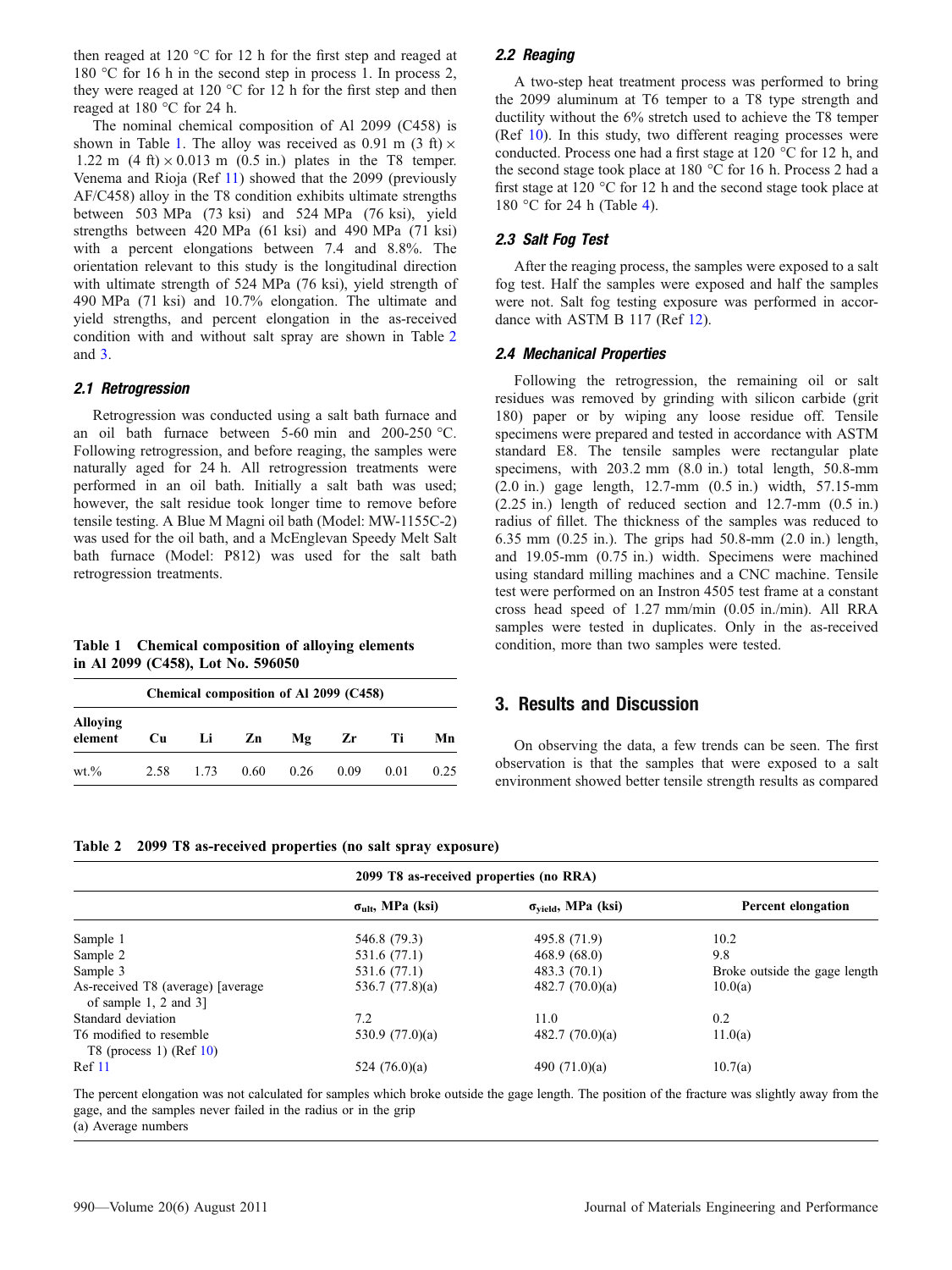<span id="page-4-0"></span>

| 2099 T8 as-received properties (no RRA)         |                                   |                                     |                               |  |  |  |
|-------------------------------------------------|-----------------------------------|-------------------------------------|-------------------------------|--|--|--|
|                                                 | $\sigma_{\text{ult}}$ , MPa (ksi) | $\sigma_{\text{yield}}$ , MPa (ksi) | Percent elongation            |  |  |  |
| Sample 1                                        | 559.9 (81.2)                      | 522.0 (75.7)                        | Broke outside the gage length |  |  |  |
| Sample 2                                        | 557.1 (80.8)                      | 517.1 (75.0)                        | 8.3                           |  |  |  |
| Sample 3                                        | 538.5 (78.1)                      | N/A                                 | Broke outside the gage length |  |  |  |
| Sample 4                                        | 533.7 (77.4)                      | 489.5 (71.0)                        | Broke outside the gage length |  |  |  |
| Sample 5                                        | 533.0 (77.3)                      | 475.0 (68.9)                        | Broke outside the gage length |  |  |  |
| Sample 6                                        | 559.2 (81.1)                      | 500.6 (72.6)                        | 8.8                           |  |  |  |
| As-received T8 (average)                        | 546.9 $(79.3)(a)$                 | 500.8 $(72.6)(a)$                   | 8.6(a)                        |  |  |  |
| 7emsp: [average of samples 1 through 6]         |                                   |                                     |                               |  |  |  |
| Standard deviation                              | 12.0                              | 17.4                                | 0.3                           |  |  |  |
| T6 modified to resemble T8 (process 1) (Ref 10) | 530.9 $(77.0)(a)$                 | 482.7(70.0)(a)                      | 11.0(a)                       |  |  |  |
| Ref 11                                          | 524 $(76.0)(a)$                   | 490 $(71.1)(a)$                     | 10.7(a)                       |  |  |  |

The percent elongation was not calculated for samples which broke outside the gage length. The position of the fracture was slightly away from the gage, and the samples never failed in the radius or in the grip (a) Average numbers

|  | Table 4 Definition of reaging processes for Al 2099 |  |  |  |  |  |  |
|--|-----------------------------------------------------|--|--|--|--|--|--|
|--|-----------------------------------------------------|--|--|--|--|--|--|

| Aging processes for Al 2099 (C458)                                            |                                                                               |  |  |  |
|-------------------------------------------------------------------------------|-------------------------------------------------------------------------------|--|--|--|
| Aging process 1                                                               | Aging process 2                                                               |  |  |  |
| 1. Aging at 120 $\degree$ C for 12 h<br>2. Aging at 180 $^{\circ}$ C for 16 h | 1. Aging at 120 $\degree$ C for 12 h<br>2. Aging at 180 $^{\circ}$ C for 24 h |  |  |  |

to the samples that were not exposed to a corrosive environment. However, the percent elongation was reduced. It was speculated that the samples that were not exposed to a corrosive environment would have had better results than the samples that were exposed. Further testing will be required to see why the corrosive environment provided better strength results for the exposed samples. It should be noted, however, that according to ASTM B117 (Ref [12\)](#page-9-0), the exposure zone should be maintained at 35 °C. This temperature is not warm enough to have influenced the aging of the specimens in 168 h (1 week) during the salt fog test.

As retrogression temperature increases, the mechanical tensile strength values began to decrease over retrogression exposure time. Most of the samples at lower retrogression temperatures experienced (process 2) an increase in values at the 10-min exposure mark and then experienced a drop. As the temperature increased, the trend started to resemble a linear decrease.

Table [2](#page-3-0) includes the data comparison for Al 2099 that has been subjected to the two-step heat treatment process (Ref [10\)](#page-9-0) that did not undergo the RRA process nor salt spray exposure. Table 3 shows the tensile properties of samples that have not undergone the RRA process but were exposed to salt spray solution. From Table [2](#page-3-0), for the salt spray exposure, the ultimate strength of the two-step T6 temper is only 6.2 MPa higher than the T8 standard (Ref [10](#page-9-0)) with equal yield strengths. Both conditions have almost the same ductility. This shows that with a two-step low temperature to high temperature T6 heat treatment process, it is possible to produce T8 results without the cumbersome pre-stretch that is required of the T8 temper (Ref [10\)](#page-9-0). Table 3 also shows similar results as Table [2](#page-3-0). In fact



Fig. 1 Ultimate strength vs. retrogression exposure time in RRA material with retrogression exposure temperature at 200 °C after reaging process 1

the samples that have been exposed to the salt spray have shown improvement over the T8 temper strength values. The ultimate strength for the two-step T6 was 15.9 MPa higher than the T8 and the yield strength of the two-step T6 being 17.9 MPa higher than the T8 values (Ref [10](#page-9-0)). The salt-sprayed samples showed significant improvement in strength values over the samples not exposed to the corrosive environment. A slight drop in percent elongation is observed.

The samples that had a retrogression temperature of [2](#page-5-0)00 °C, process 1 (Fig. 1, 2), showed a relatively linear data from 5 to 40 min. However, the strength values rose for both the ultimate strength and yield strength from 40 to 60 min. This rise could be a result of solute reversion (Ref [13\)](#page-9-0). When comparing process 2 (Fig.  $3, 4$  $3, 4$  $3, 4$ ) to process 1 (Fig. 1, [2\)](#page-5-0), they showed similar results. While process 1 had achieved its greatest strength at 60 min, process 2 achieved it at the 10 min mark. There was a slight general increase in strength values in process 1.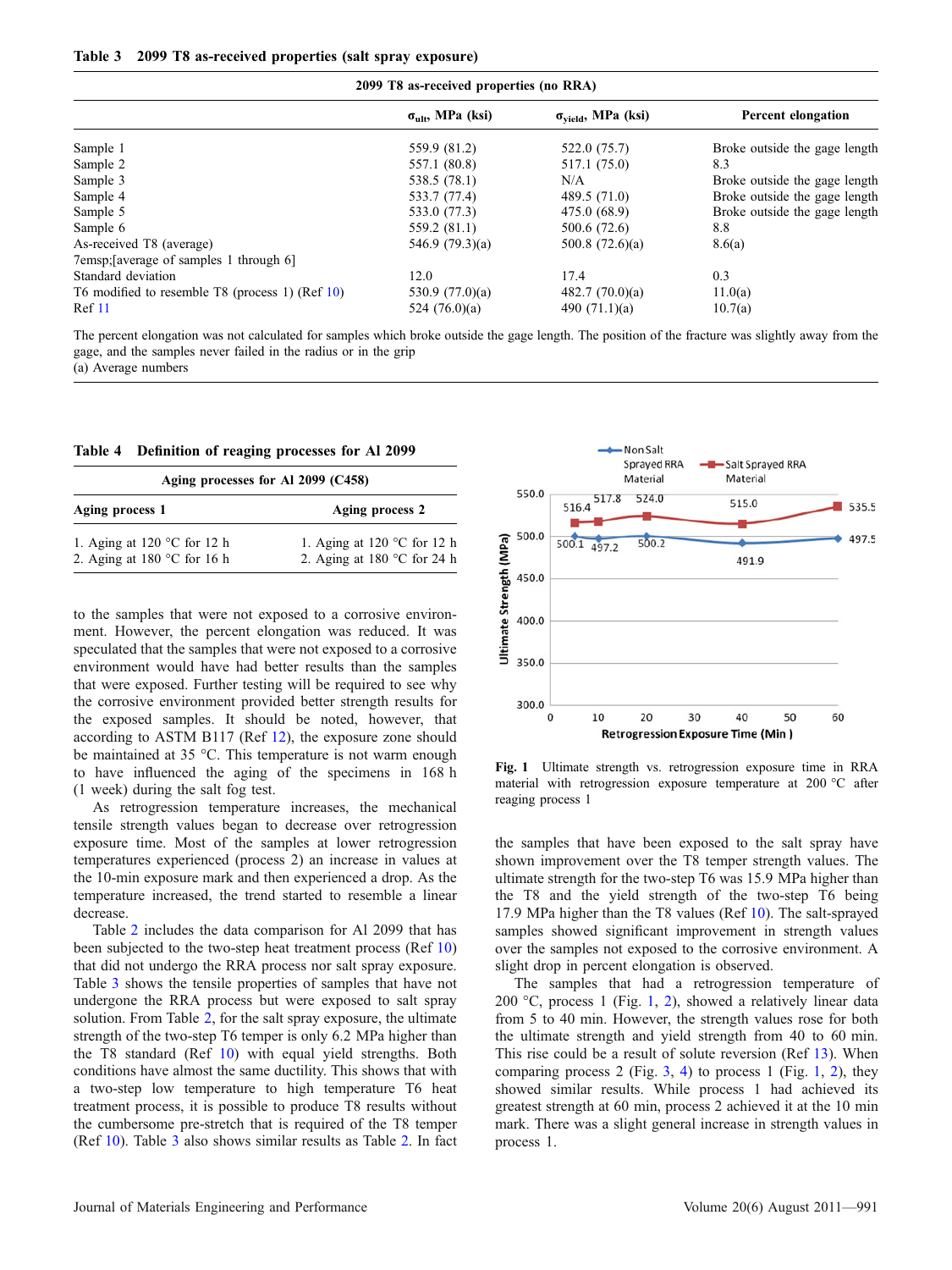<span id="page-5-0"></span>

Fig. 2 Yield strength vs. retrogression exposure time in RRA material with retrogression exposure temperature at 200  $^{\circ}$ C after reaging process 1



Fig. 3 Ultimate strength vs. retrogression exposure time in RRA material with retrogression exposure temperature at 200 °C after reaging process 2

Comparing the 200 °C (Fig. [1](#page-4-0)-4) with the 250 °C retrogression temperatures (Fig. 5-[8](#page-6-0)) a significant change in the mechanical properties is observed. While the graphs from the 200 °C samples showed a relatively constant linear data, the 250 °C sample shows a declining path. For 250 °C process 1 (Fig. 5, [6](#page-6-0)), the ultimate strength showed a decreasing path. The yield strength experienced a rise in properties values at the 10 min mark followed by a continued drop in mechanical property value. At 250  $\rm{^{\circ}C}$  process 2 (Fig. [7,](#page-6-0) [8\)](#page-6-0), the ultimate strength follows a decreasing linear path. For the non-saltsprayed samples, the yield strength experiences a slight rise in property values from 5 to 20 min before following a decreasing path. The salt-sprayed samples strength values followed a decreasing path through out. Samples that were exposed to the salt spray environment showed slightly better properties



Fig. 4 Yield strength vs. retrogression exposure time in RRA material with retrogression exposure temperature at 200  $^{\circ}$ C after reaging process 2



Fig. 5 Ultimate strength vs. retrogression exposure time in RRA material with retrogression exposure temperature at  $250 °C$  after reaging process 1

compared to the non-salt-sprayed samples. The mechanical tensile strength properties showed a steady decline as the retrogression temperature increased.

Table [5](#page-6-0) and [6](#page-6-0) present the percent elongation data for nonsalt exposed and salt exposed, respectively. The percent elongation ranges from 8.8 to 16%. This means that RRA process did not significantly affect the percent elongation of the material. In Table [5,](#page-6-0) under the  $240^{\circ}$ C process 2, all the samples broke out sides of the gage length. The reason for this is unclear; it is probably due to an experimental error in machining. Since the samples broke outside of the gage length, percent elongation was not calculated.

In the 10-min retrogression exposure time, process 1 (Fig. [9,](#page-7-0) [10\)](#page-7-0), the tensile mechanical properties experience a dip at 240  $^{\circ}$ C. The strength values begin to rise again from 240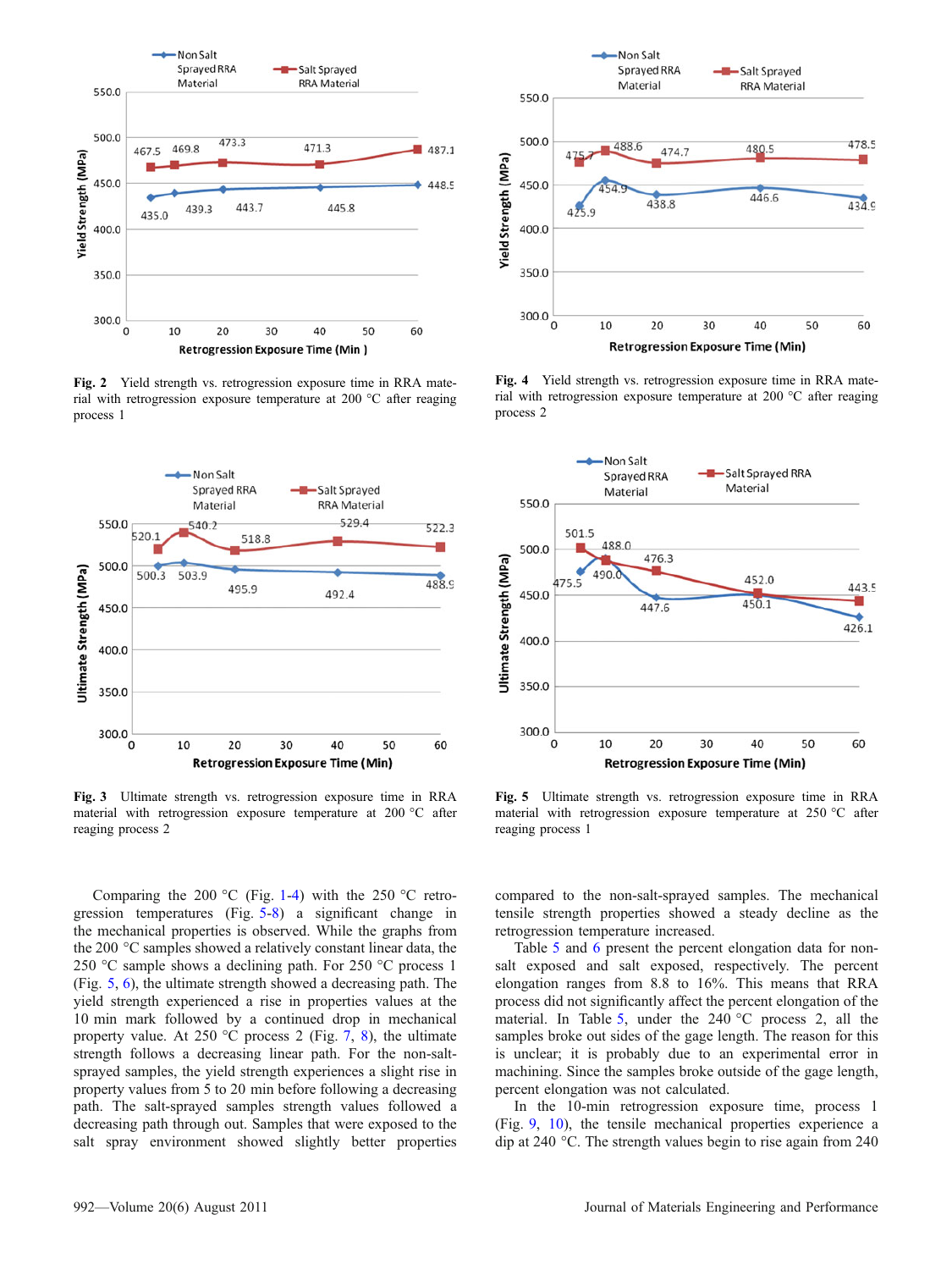<span id="page-6-0"></span>

Fig. 6 Yield strength vs. retrogression exposure time in RRA material with retrogression exposure temperature at  $250 °C$  after reaging process 1



Fig. 7 Ultimate strength vs. retrogression exposure time in RRA material with retrogression exposure temperature at 250 °C after reaging process 2

to 250  $\degree$ C. This rise could be due to solute reversion (Ref [13\)](#page-9-0). Process 2 (Fig. [11](#page-7-0), [12](#page-7-0)) does not follow the trend of process 1; instead, the ultimate strength values experience a steady decline. The yield strength values experience a slight plateau from 200 to 220  $\degree$ C and then they decline again. The saltexposed samples had better strength values.

In the 60-min retrogression exposure time, process 1 (Fig. [13](#page-7-0), [14\)](#page-7-0) and process 2 (Fig. [15,](#page-8-0) [16](#page-8-0)), the tensile strengths show initial high values which then quickly decrease until 240  $^{\circ}$ C. For the ultimate strength, the values for the saltexposed and non-salt-exposed samples were almost equal at higher temperatures. The same is true for the yield strength values for process 1 but for process 2 the salt-sprayed samples had consistently higher values.

In Table [2](#page-3-0), [3,](#page-4-0) and 5, the percent elongation was not calculated for some samples because fracture occurred outside the gage length. The position of the fracture was immediately



Fig. 8 Yield strength vs. retrogression exposure time in RRA material with retrogression exposure temperature at  $250 °C$  after reaging process 2

Table 5 Percent elongation data for non-salt-exposed samples

| Non-salt spray<br>Percent elongation (process 1   process 2) |            |           |                   |           |  |  |
|--------------------------------------------------------------|------------|-----------|-------------------|-----------|--|--|
|                                                              |            |           |                   |           |  |  |
| Time, min                                                    | <b>200</b> | 220       | 240               | 250       |  |  |
| 5                                                            | 16.0 11.2  | 10.4 11.2 | $11.4$ $N/A$      | 11.2 11.4 |  |  |
| 10                                                           | 8.7 9.6    | 10.0 11.2 | $12.0 \text{N/A}$ | 9.8 9.8   |  |  |
| 20                                                           | 10.0 7.5   | 13.0 11.0 | 10.3 N/A          | 8.8 10.0  |  |  |
| 40                                                           | 9.5 8.1    | 9.6 11.3  | $10.2$ N/A        | 10.89.1   |  |  |
| 60                                                           | 10.3 8.8   | 10.7 11.2 | $11.2$ N/A        | 10.1 9.1  |  |  |

The percent elongation was not calculated for samples which broke outside the gage length. The position of the fracture was slightly away from the gage, and the samples never failed in the radius or in the grip

Table 6 Percent elongation data for salt exposed samples

| Salt spray<br>Percent elongation (process 1   process 2) |            |         |           |          |  |  |
|----------------------------------------------------------|------------|---------|-----------|----------|--|--|
|                                                          |            |         |           |          |  |  |
| Time, min                                                | <b>200</b> | 220     | 240       | 250      |  |  |
| 5                                                        | 10.2 9.8   | 9.99.1  | 9.3 11.0  | 9.3 10.0 |  |  |
| 10                                                       | 8.89.7     | 8.8 9.3 | 10.0 10.6 | 10.89.7  |  |  |
| 20                                                       | 7.5 8.7    | 9.6 9.4 | 10.0 9.5  | 8.0 8.5  |  |  |
| 40                                                       | 10.9 10.4  | 9.2 9.8 | 9.5 10.4  | 8.88.9   |  |  |
| 60                                                       | 9.6 8.8    | 8.6 9.8 | 10.1 10.0 | 9.7 10.2 |  |  |

outside the gage and it never failed in the radius or in the grip. It is interesting to note that for alloy 2099 the percent elongation was not reduced significantly after the salt spray test. This is in contrast to the 2195 alloy (Ref [14](#page-9-0)) where there was a significant deterioration in the percent elongation after the salt spray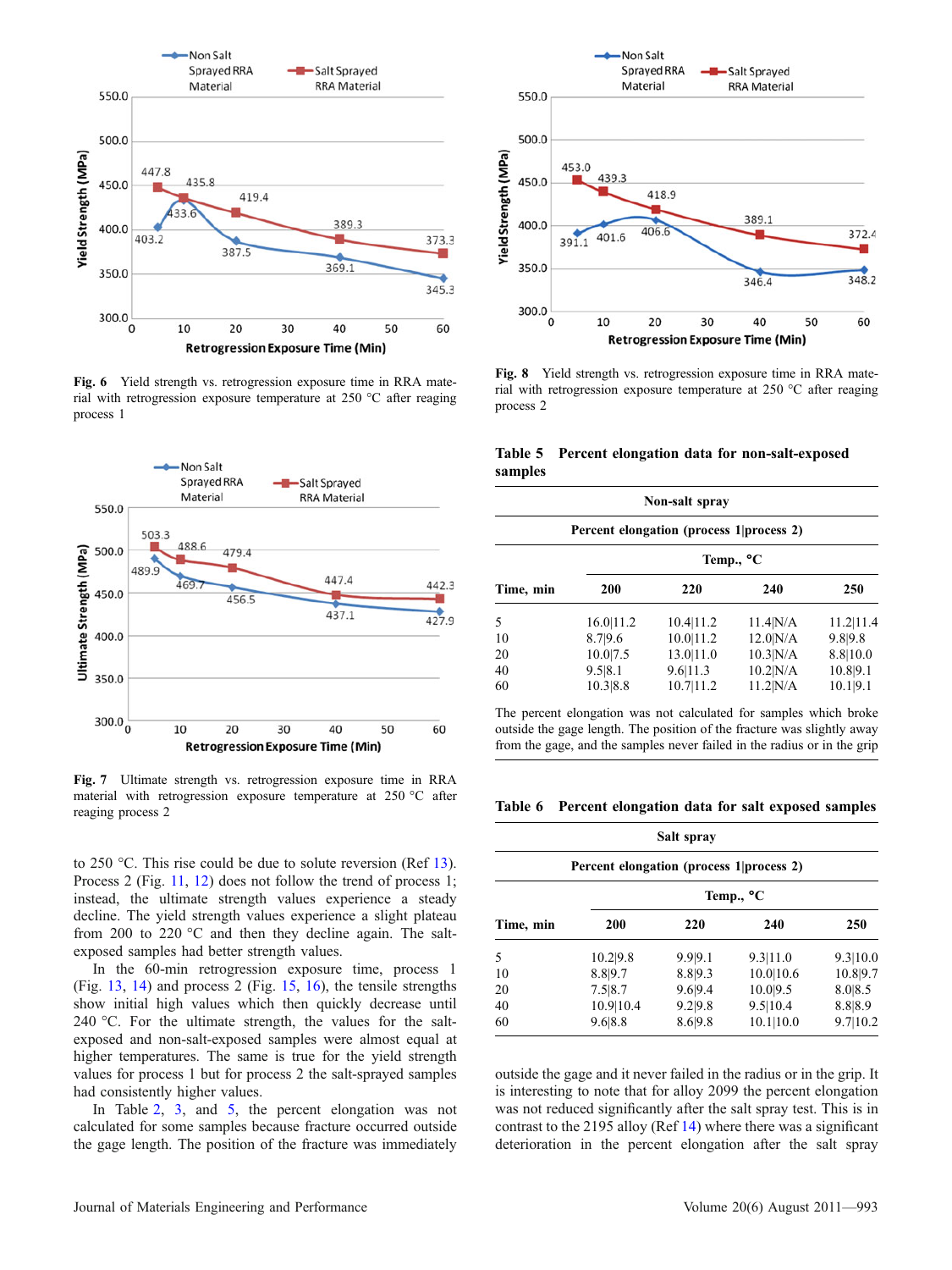<span id="page-7-0"></span>

Fig. 9 Ultimate strength vs. retrogression exposure temperature in RRA material with retrogression exposure time at 10 min after reaging process 1



Fig. 10 Yield strength vs. retrogression exposure temperature in RRA material with retrogression exposure time at 10 min after reaging process 1



Fig. 11 Ultimate strength vs. retrogression exposure temperature in RRA material with retrogression exposure time at 10 min after reaging process 2



Fig. 12 Yield strength vs. retrogression exposure temperature in RRA material with retrogression exposure time at 10 min after reaging process 2 in non-salt-sprayed samples



Fig. 13 Ultimate strength vs. retrogression exposure temperature in RRA material with retrogression exposure time at 60 min after reaging process 1



Fig. 14 Yield strength vs. retrogression exposure temperature in RRA material with retrogression exposure time at 60 min after reaging process 1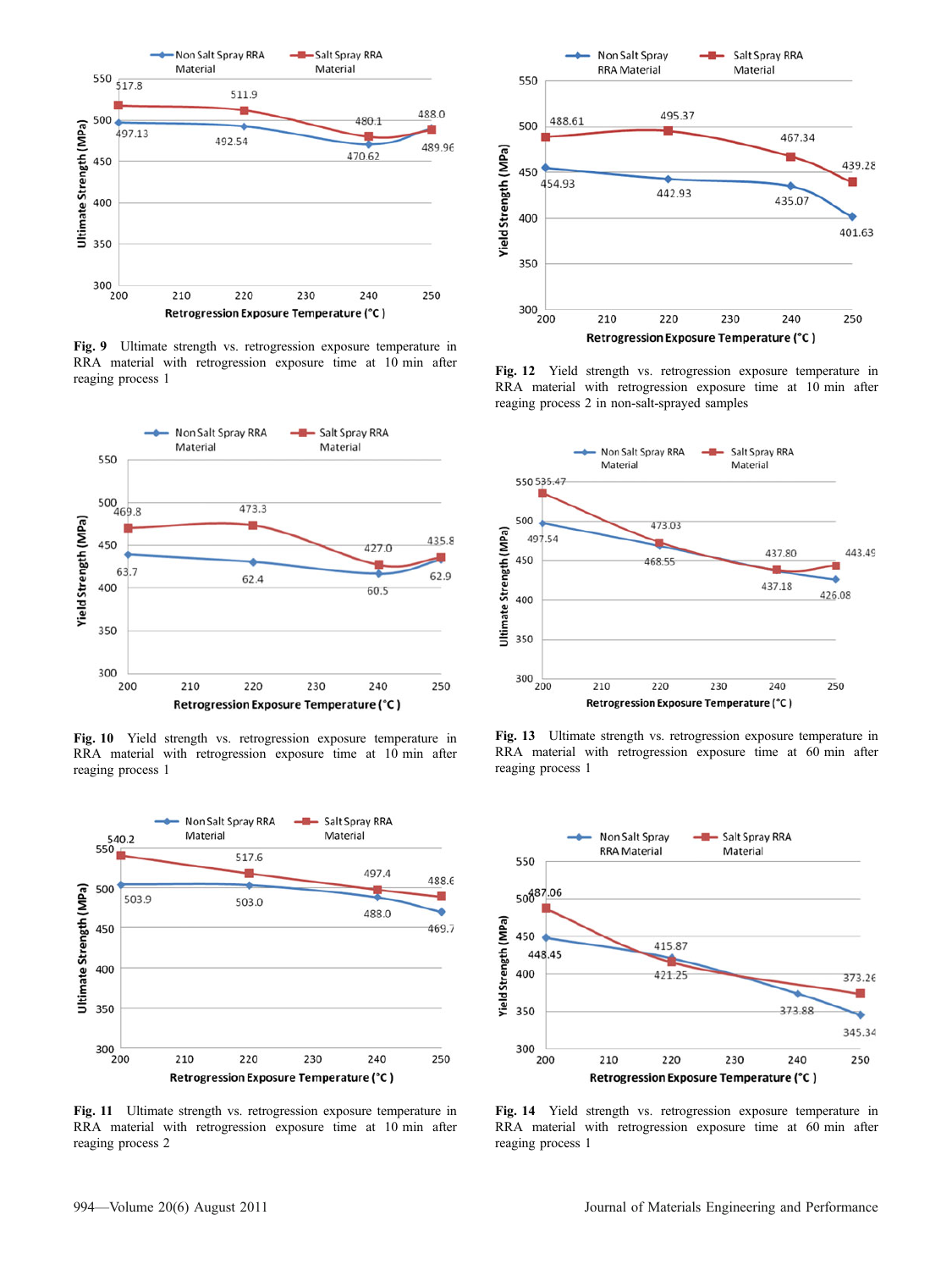<span id="page-8-0"></span>

Fig. 15 Ultimate strength vs. retrogression exposure temperature in RRA material with retrogression exposure time at 60 min after reaging process 2



Fig. 16 Yield strength vs. retrogression exposure temperature in RRA material with retrogression exposure time at 60 min after reaging process 2

exposure. This appears to be a function of the material itself in terms of its chemical composition and thermomechanical history.

The microstructures of the fracture tensile samples (Fig. 17a-g) were examined at different magnifications  $(100\times, 1000\times,$  and  $2000\times)$ . All the micrographs indicated a mixed mode fracture; there are areas of equiaxed dimples (ductility) and intergranular fracture (brittleness).

#### 4. Summary

Retrogression and reaging had beneficial effects in terms of maintaining strength values as well as stress corrosion cracking



Fig. 17 SEM micrograph of 2099 alloy at  $1000 \times$  magnification (Al 2099 process 2, 200  $^{\circ}$ C for 40 min)

resistance properties for Al 2099. The best RRA processes were at 200  $\degree$ C for any time (5, 10, 20, 40, and 60 min). This is true for both processes 1 and 2. The RRA samples exhibited mechanical property values that were close to those of the as-received two-step T6 heat temper and the T8 temper. Samples that were exposed to the corrosive environment produced slightly better tensile results. As retrogression exposure time or temperature increased, the strength decreased. After comparing processes 1 and 2, it would appear that process 2 is marginally higher in strength values.

#### **References**

- 1. W.H. Hunt and J.T. Staley, High Strength Aluminum Alloys for Aerospace Applications, Light-Weight Alloys for Aerospace Applications, E.W. Lee, E.H. Chia, and N.J. Kim, Ed., TMS, Warrendale, PA, 1989, p 111–120
- 2. R.T. Holt, M.D. Raizenne, W. Wallace, and D.L. DuQuesnay, RRA Heat Treatment of Large Al 7075-T6 Components, Proc. of NATO/ RTVA AVT Panel Meeting, 19 April-23 April 1999, Corfu, Greece, 1999
- 3. M. Talianker and B. Cina, Retrogression and Reaging and the Role of Dislocations in the Stress Corrosion of 7000-Type Aluminum Alloys, Metall. Trans., 1989, 20A, p 2087–2092
- 4. W.A. Tayon, R.E. Crooks, M.S. Domack, J.A. Wagner, A.J. Beaudoin, and R.J. McDonald, Mechanistic Study of Delamination Fracture in Al-Li Alloy C458 (2099), AUG 2009 NASA Technical Report Server, 2009, <http://ntrs.nasa.gov/search.jsp>
- 5. T.L. Giles, The Effect of Friction Stir Processing on the Microstructure and Mechanical properties of AF/C458 Aluminum Lithium Alloys, Storming Media, MAR 2010, 2005, <http://www.stormingmedia.us/>
- 6. H.K. Klages, The ''Lazy S'' Feature in Friction Stir Welding of AA2099 Aluminum Lithium Alloy, Storming Media, MAR 2010, 2007, <http://www.stormingmedia.us/>
- 7. G.D. Grayson, Propellant Trade Study for a Crew Space Vehicle, American Institute of Aeronautics and Astronautics, AIAA 2005-4313, Jet Propulsion Conference and Exhibit, MAR 2010, 2005, [http://](http://www.boeing.com) [www.boeing.com](http://www.boeing.com)
- 8. D. Ortiz, J. Brown, M. Abdelshehid, P. DeLeon, R. Dalton, L. Mendez, J. Soltero, M. Pereira, M. Hahn, E.W. Lee, J. Ogren, R. Clark, Jr., J. Foyos, and O.S. Es-Said, The Effects of Prolonged Thermal Exposure on the Mechanical Properties and Fracture Toughness